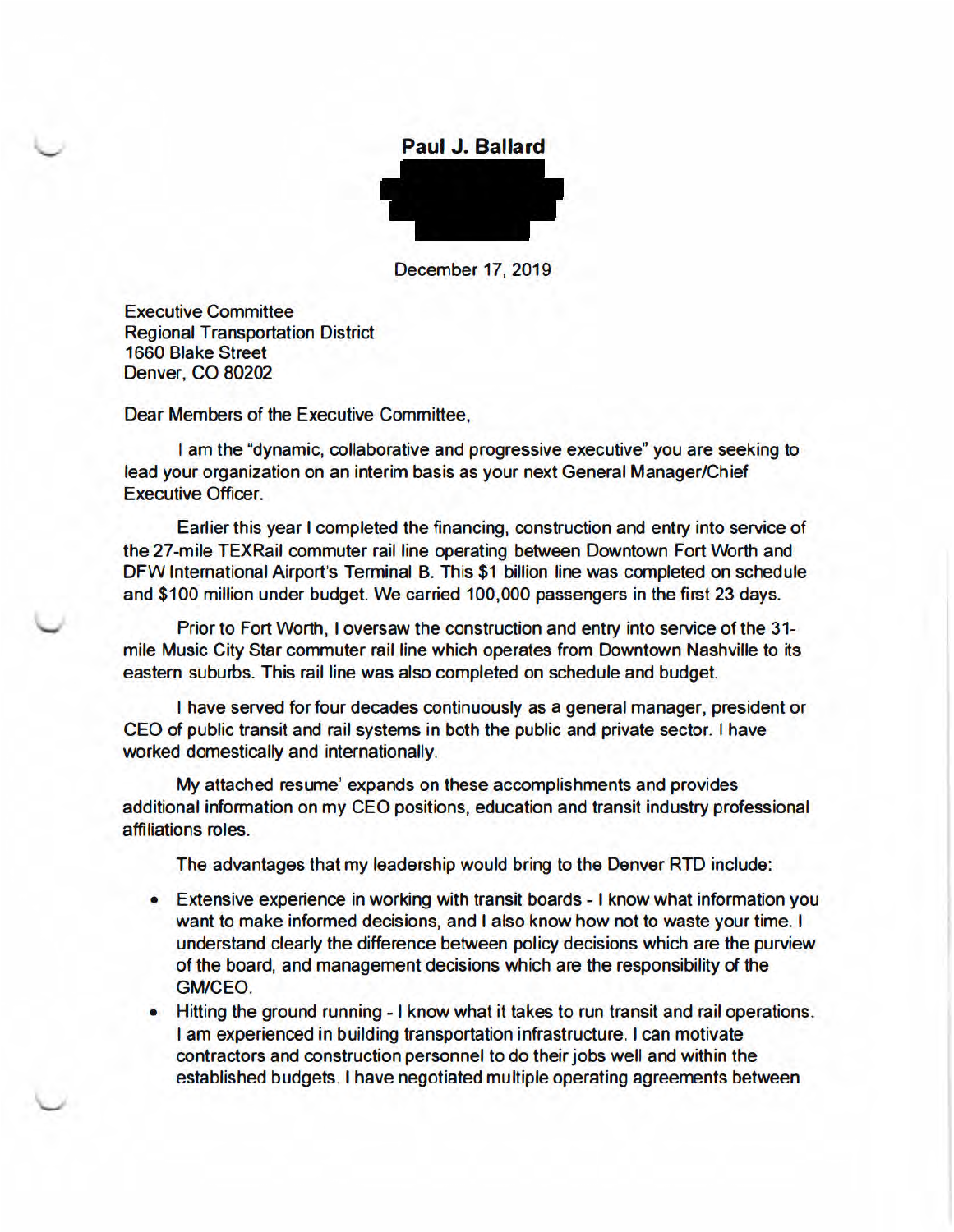transit agencies and their private contractors as well as dozens of labor agreements with all the unions involved in providing transit service.

- Mentoring the senior RTD staff and others There are many transit CEOs and other management staff serving around the country today who have worked under me. I continue to mentor them on workplace challenges and career progression.
- Reviewing aspects of the RTD for which the Board would like me to focus The board may have concerns about one or more aspects of the RTD of which I could take an in-depth look and share my findings with the board.
- Assisting the Board in the selection process for a permanent GM/CEO I have hired hundreds of transit management personnel. I can help the board select the right search firm or process, and then keep that effort on schedule. I am not a candidate for the permanent GM/CEO position and would be an impartial coordinator of the process on behalf of the board.

Since completing my contract as President/CEO, and retiring from the Fort Worth Transportation Authority (also known as "Trinity Metro") earlier this year, I have been serving on an "on-call" basis for an international transportation and engineering firm as its Senior Advisor for Multimodal Transportation. My principle assignment has been to advise the Secretary of Transportation's office for the North Carolina Department of Transportation on their efforts to begin and expand commuter rail in the state.

In my career, I have managed large and small transit organizations with varying employee counts. The Chicago area assignment listed on my resume' had an employee count at 2,000 at the beginning of my leadership and approached 3,000 during my tenure. In St. Louis I managed 1,700 employees.

My 2019 annual salary at Trinity Metro was \$303,000. I earned incentive payments of \$50,000 each in both 2018 and 2019 for meeting operational, construction and financial goals.

I am available to begin this assignment immediately.

Thank you in advance for your consideration of my candidacy. It would be an honor to work with you as your Interim GM/CEO.

Sincerely,

Zand. Ballond

Paul J. Ballard

Attach. 1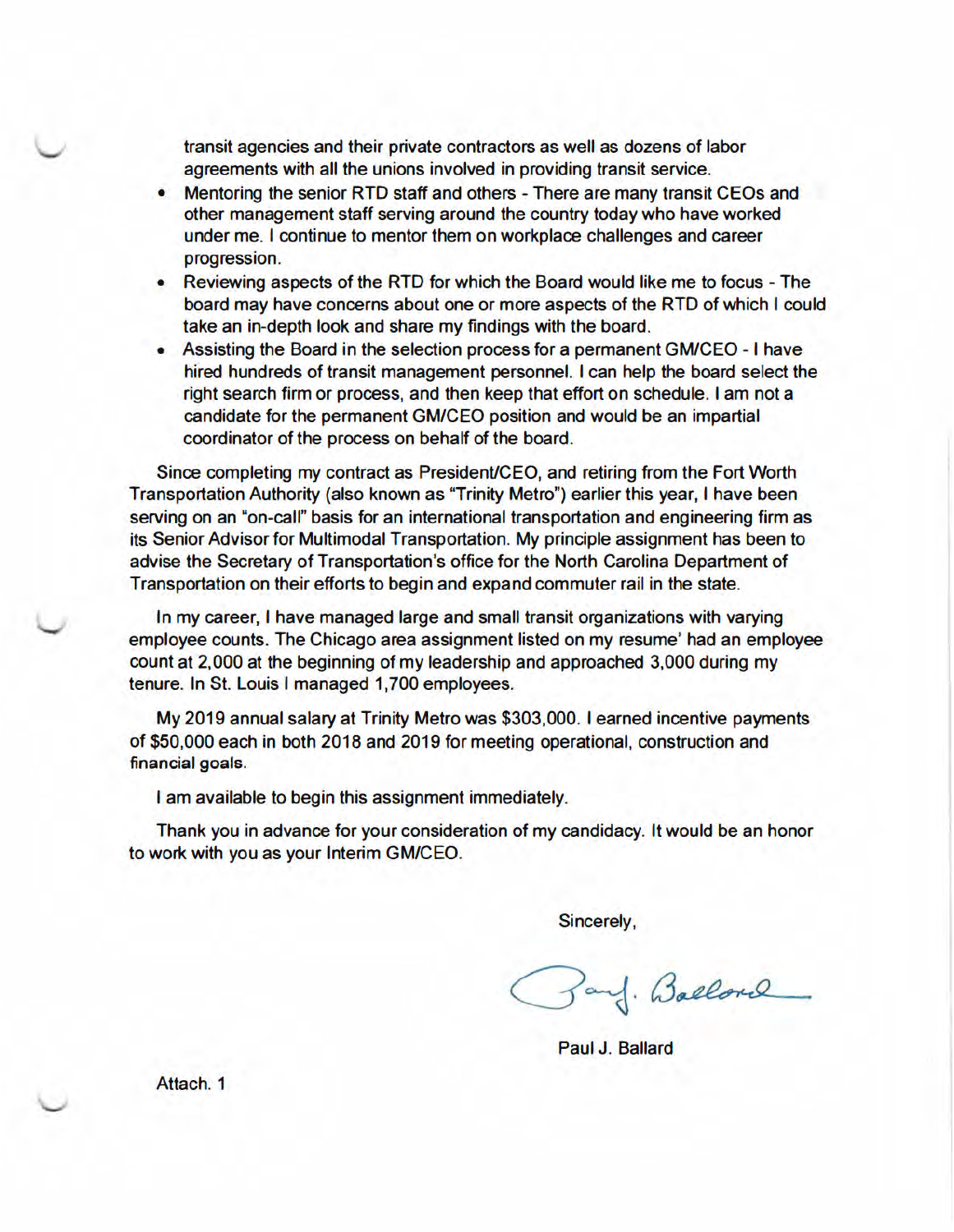

## **President & Chief Executive Officer**

Fort Worth Transportation Authority - Trinity Metro - 2014 - 2019

- Planned, financed, built and placed into service in January 2019 the TEXRail commuter railroad between Downtown Fort Worth and DFW Airport Terminal B. This billion-dollar project was delivered on schedule and \$100 million under budget. In the first twenty-three days, over 100,000 passengers rode the new railroad. Service is provided at frequent 30 and 60-minute intervals, 365 days a year for twenty-three hours per day.
- Negotiated and purchased the first Buy America compliant passenger trains from the Swiss company Stadler. Worked with Stadler and the U. S. Federal Railroad Administration (FRA) to secure approval for Stadler's FLIRT trains (Fast, Light, Innovative Regional Train) to operate without a waiver due to alternative vehicle technology.
- Co-managed the Trinity Railway Express (TRE) commuter rail line between downtown Fort Worth and Downtown Dallas with co-owners Dallas Area Rapid Transit (DART).
- Reorganized and reenergized all aspects of Trinity Metro to make it a full partner in all the economic development activities of this fast growing, fourth largest urbanized area in the United States.
- Significantly expanded the bus network and resultant ridership to new communities through multiple partnership arrangements.

### **Chief Executive Officer**

Nashville Metropolitan Transportation Authority (MTA) - 2002 - 2014 and Regional Transportation Authority of Middle Tennessee (RTA) - 2008 - 2014

- Planned, financed, built and placed into service in 2006 the Music City Star commuter railroad between Downtown Nashville and Lebanon. TN as chair of the RTA's commuter rail construction and operations committee. Represented the Governor of Tennessee on the RTA Board from 2004 to 2008.
- Assumed formal management of the RTA and the Star and served as CEO of both agencies.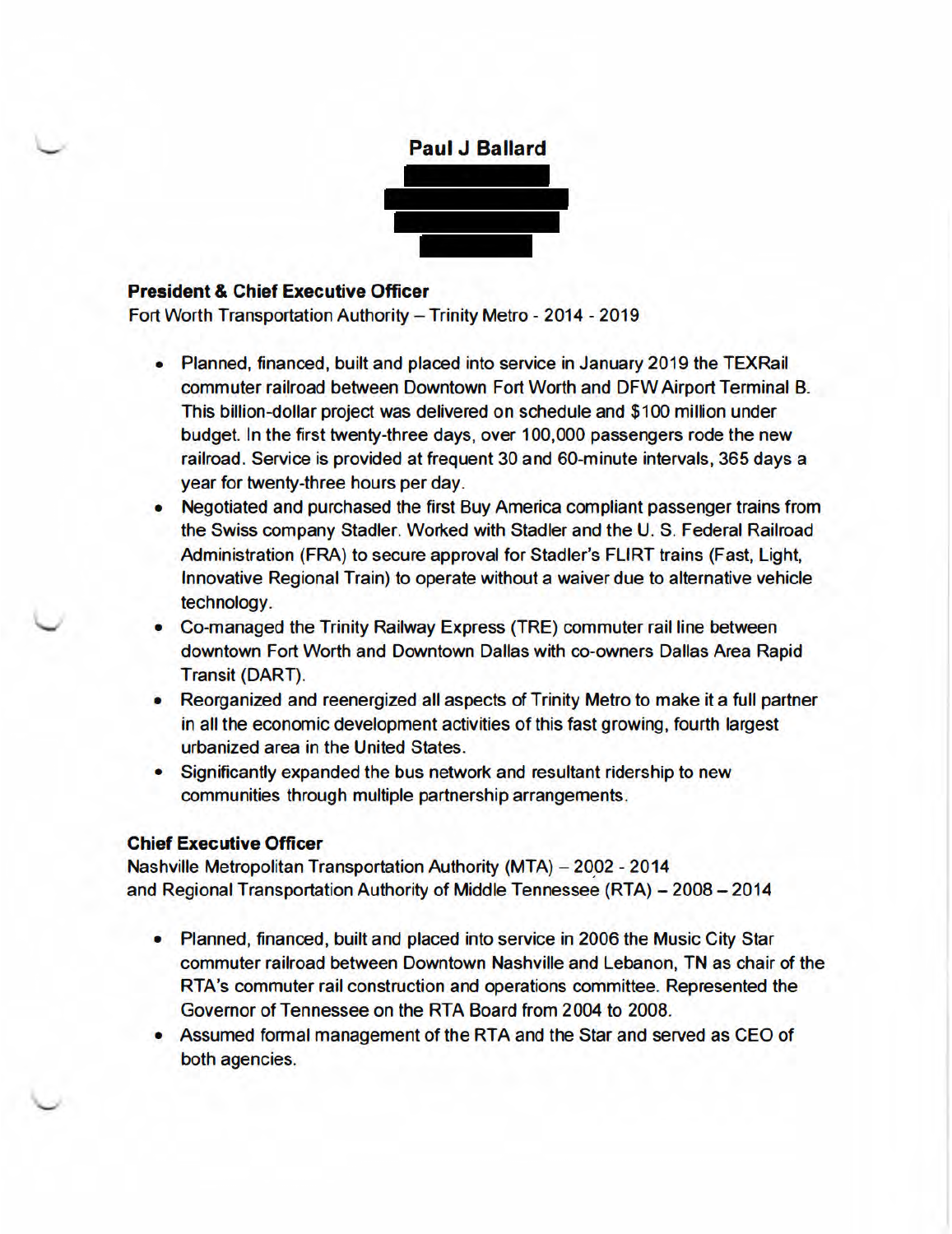- Operated a fleet of 250+ buses, vans and coaches along with locomotives and rail cars in the ten-county region of Middle Tennessee.
- Worked with two boards while facilitating ten board or committee meetings each month. MTA is a municipal agency with a five-member board appointed by the Mayor of Nashville. The RTA is a state-authorized agency with a 38-member board of mostly elected mayors.
- Received personal and system awards including a "Megastar Award" from Region IV of the Federal Transit Administration for dramatic increases in ridership of our services.

**President - 1998 - 2001** Ballard Management Group Asheville, NC

- Established this company to provide management, consulting and project management services to transit systems and local government. Worked with transit systems of various sizes and modes including Atlanta, Birmingham and Decatur, IL.
- International Consulting work consisted of work in France with a global transportation company assisting them with transit service development in smaller French cities.
- When this firm decided to expand to North America, I assisted with developing a market entry plan and the due diligence process on their initial acquisitions.

### **President - 1996 - 1998**

Progressive Transportation Services Elmira, NY and Asheville, NC

• Directed this transit management company operating fifteen transit systems in the Eastern United Sates.

**President** - 1992 - 1995 American Transit Corporation and **Managing Director**  ATCNancom International Chicago, IL

- In the United States directed a transit management company operating 1600 transit vehicles at twenty locations
- Internationally active in Europe, Asia and the West Indies.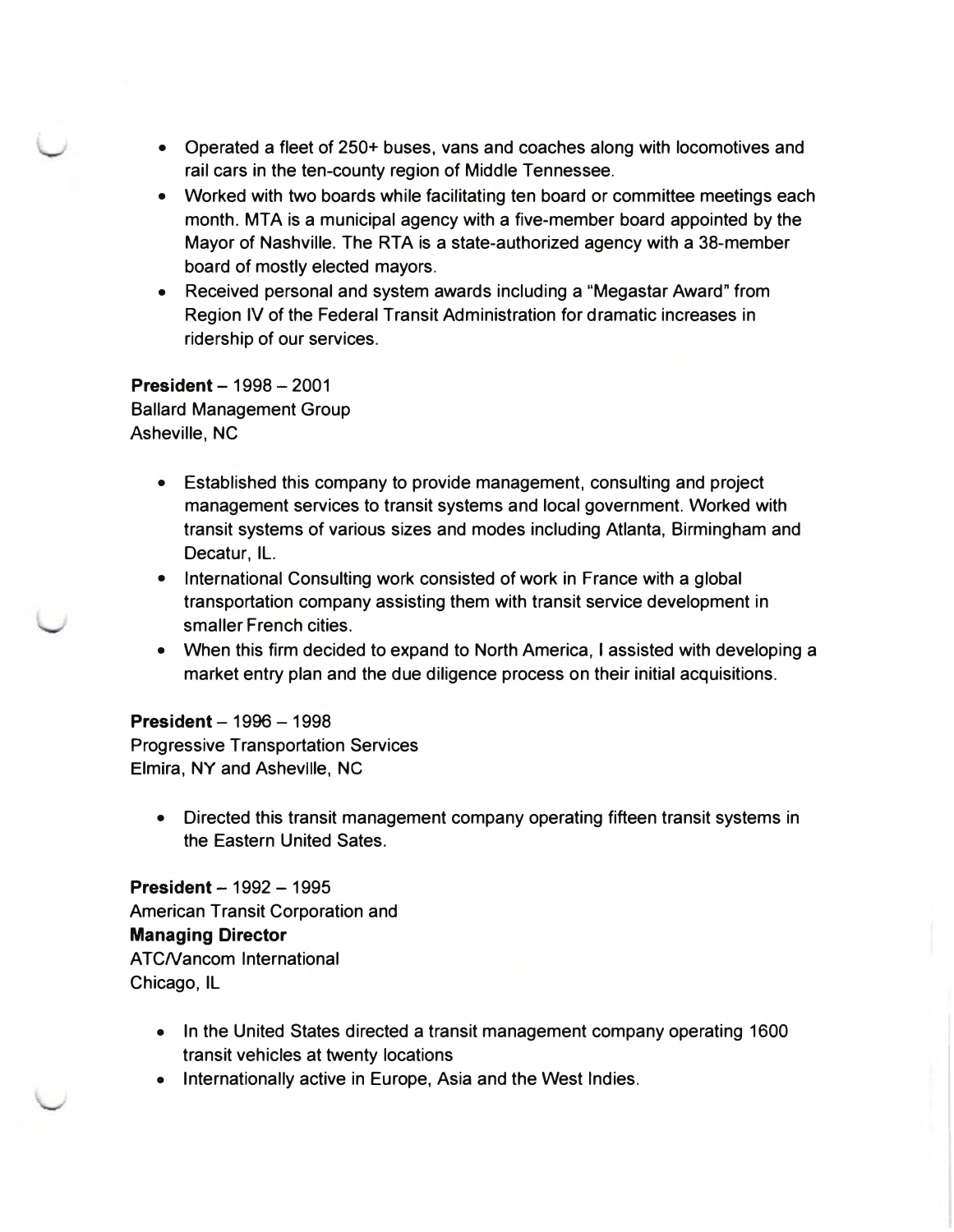- In Europe, consulted on the acquisition and management change of the transit systems serving the Dutch Cities of Groningen and Maastricht. Consulted on an effort to acquire a major transportation company in Brussels.
- In Asia I consulted on an effort to establish a transportation operation in China's Tianjin Province for a private client. Met with government officials and private business representatives there and in other parts of China.
- In Trinidad and Tobago, I consulted on behalf of the World Bank in their effort to assist in privatizing water, electric and transport services. Advised the Permanent Secretary of the Ministry of Public Utilities and the Assistant Director of the Ministry of Finance for the Government of Trinidad and Tobago.

#### **General Manager of Operations and Maintenance - 1987 - 1991**

Bi-State Development Agency, St. Louis, Missouri

- Managed a multi-modal agency directing bus, rail, water, aviation, police and environmental services.
- Responsible for 1700 employees operating and maintaining a 700-bus fleet. Also hired and organized the operations staff for the 18-mile light rail line which was under construction. Planned the coordination and integration of the new rail passenger service into the Agency's ongoing activities.

#### **Regional Vice President - 1978 - 1986**

American Transit Corp. (ATC), St. Louis, Missouri

Directed the general managers of public transit systems in eight U.S. cities. These systems employed 650 persons and operated 275 buses. Management responsibilities for these systems were comprehensive, including administrative, financial and operational matters. As management's chief negotiator of dozens of labor contracts, dealt successfully with both local and international union issues.

#### General Manager of Smaller Transit Systems - 1973 - 1977

Bloomington, IN; Plymouth, MA and Winston-Salem, NC

#### **EDUCATION**

**M.A. in Public Administration,** Webster University, St. Louis, Missouri. Graduated with Distinction - 1983

**B.S. in Business, Transportation and Public Utilities Management,** Indiana University School of Business, Bloomington, IN - 1979